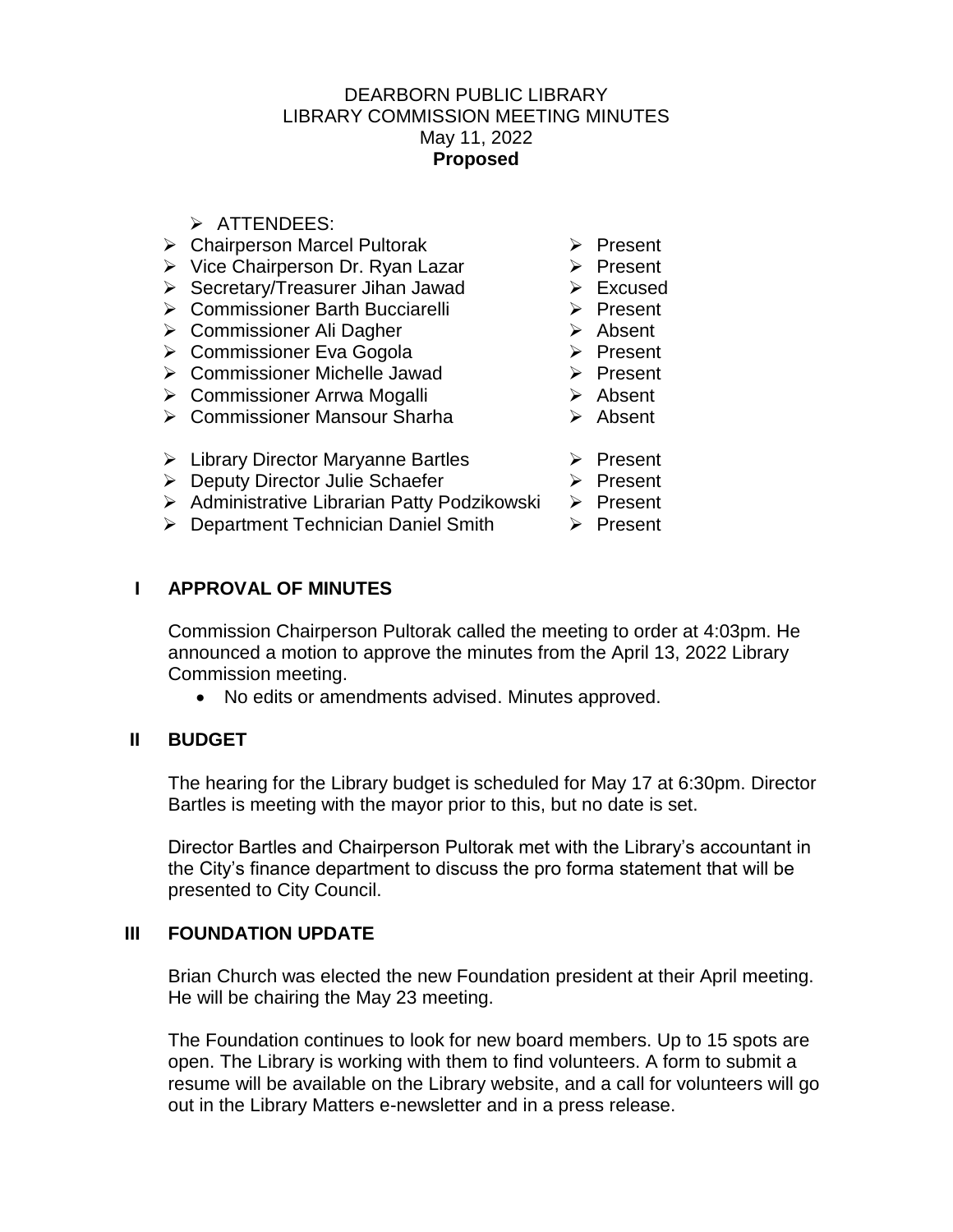### **IV INFORMATION ITEMS**

# **A. Staff Meet & Greet at Commission meeting – May AND June**

The May and June 2022 Library Commission meetings are being held in the HFCL auditorium to allow staff to meet the commissioners and share questions and concerns.

# **B. Attorney for potential City Charter changes**

A library law specialist from Foster Swift agreed to look into potential changes to the City Charter regarding the Library.

The City Charter Commission has approximately two years to put out a draft charter before it goes on the 2024 ballot. It is uncertain when the Library will be discussed again.

# **C. Progress on Reflection Room**

The intended space was occupied by staff. Public Works moved their offices and the space is open. A code of conduct is being finalized, and a chair and a framed print were ordered. It should be open to the public by the end of May.

# **D. Upcoming Programs**

A 100-year anniversary celebration of the Dearborn Public Library system is being planned for the fall. Staff are gathering historic photos and archival material for display, and purchasing small commemorative gifts for the public. We will reach out to the public for memories and photos to share.

The Blockbuster films and Classic Revisited series are ongoing. Grab-and-go craft kits are available. There is a photo exhibit in the HFCL rotunda. Book & Cook programming is available for all ages.

ESL classes have been redubbed "English Language Learners, (ELL)" and are still being held virtually.

### **V ACTION ITEMS**

None presented.

### **VI COMMENTS**

The Library has received a \$5,400 grant from the Institute of Museum and Library Services (IMLS) through the Library of Michigan. The money was made available through the Library Services and Technology Act. This is being used to purchase sets